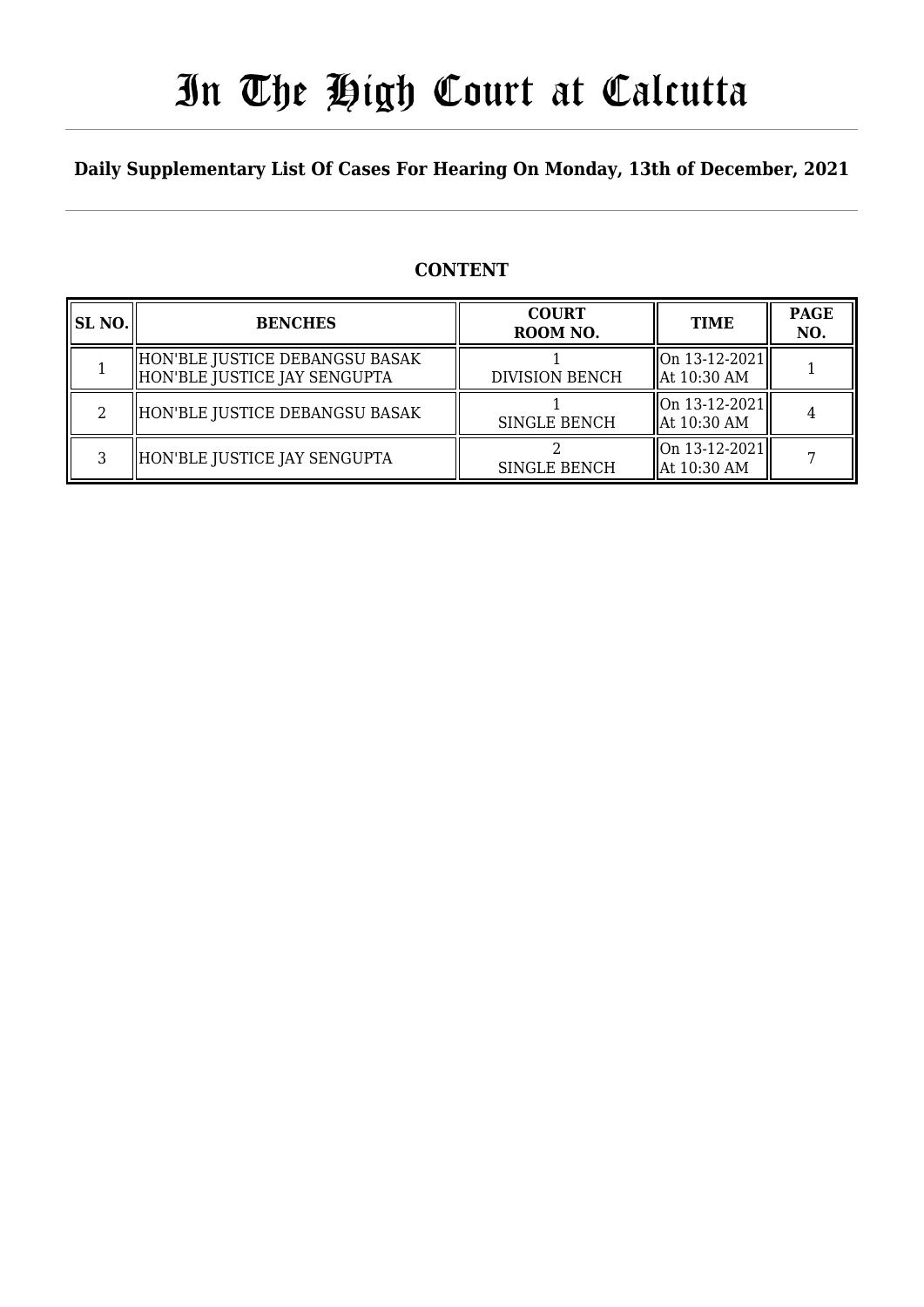

### Calcutta High Court **In The Circuit Bench at Port Blair Appellate Side**

**DAILY CAUSELIST For Monday The 13th December 2021**

**COURT NO. 1**

**DIVISION BENCH (DB)**

**AT 10:30 AM**

**HON'BLE JUSTICE DEBANGSU BASAK HON'BLE JUSTICE JAY SENGUPTA**

|   | <b>APPLICATION FOR BAIL</b> |                                                                                        |                                     |                |  |
|---|-----------------------------|----------------------------------------------------------------------------------------|-------------------------------------|----------------|--|
| 1 | CRM/15/2021                 | AMRITO HALDER<br><b>VS</b><br>THE STATE                                                | D.ILANGO                            |                |  |
|   | wt2 CRA/15/2021             | <b>AMRITO HALDER</b><br><b>VS</b><br>THE STATE                                         | D. ILANGO                           |                |  |
| 3 | CRM/16/2021                 | <b>RITA DHALI</b><br><b>VS</b><br>THE STATE                                            | <b>AJIT PRASAD</b>                  |                |  |
|   | wt4 CRA/16/2021             | <b>RITA DHALI</b><br><b>VS</b><br>THE STATE                                            | <b>AJIT PRASAD</b>                  |                |  |
|   |                             | <b>MOTION</b>                                                                          |                                     |                |  |
| 5 | WP.CT/186/2021              | THE LIEUTENANT<br><b>GOVERNOR AND OTHERS</b><br><b>VS</b><br>MRS. RAJINI DEVI (TEWARI) | RAMENDU AGARWAL                     | RAJINDER SINGH |  |
| 6 | WP.CT/187/2021              | THE LIEUTENANT<br><b>GOVERNOR AND OTHERS</b><br><b>VS</b><br>P. HUSSAIN AND OTHERS     | RAMENDU AGARWAL                     |                |  |
| 7 | WP.CT/190/2021              | Dr U N CHOUDHARY<br><b>VS</b><br>THE UNION OF INDIA AND<br><b>OTHERS</b>               | <b>GOPALA BINNU</b><br><b>KUMAR</b> |                |  |

**APPLICATION**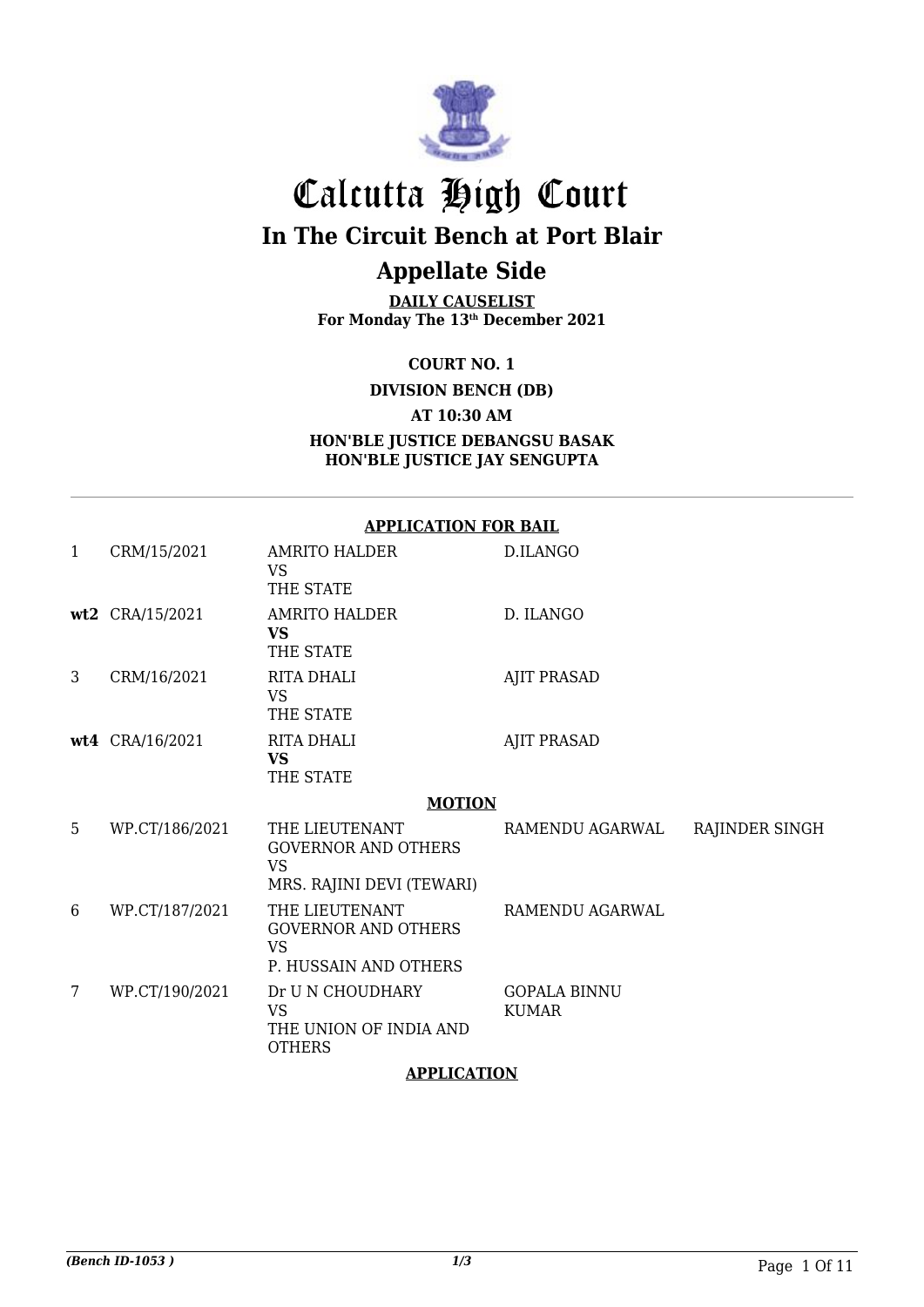| 8  | MA/33/2020                    | ANDAMAN AND NICOBAR<br>STATE COOPERATIVE BANK<br>LIMITED<br><b>VS</b><br>THE ANDAMAN AND<br>NICOBAR ADMINISTRATION<br>AND ORS. | B.BHATTACHARYA,<br>V.BOSE, A.GHATAK,<br>MD. A.ANSARI,<br><b>TASNEEM</b> | P.M.MUKHERJEE,<br>P.K.DAS, ARUL<br><b>PRASANTH</b>                  |
|----|-------------------------------|--------------------------------------------------------------------------------------------------------------------------------|-------------------------------------------------------------------------|---------------------------------------------------------------------|
|    | IA NO: CAN/1/2021             |                                                                                                                                |                                                                         |                                                                     |
|    | wt9 WPA/6067/2020             | ANDAMAN AND NICOBAR<br>STATE COOPERATIVE BANK<br>LIMITED<br><b>VS</b><br>THE ANDAMAN AND<br>NICOBAR ADMINISTRATION<br>AND ORS. | B.BHATTACHARYA,<br>V.BOSE, A.GHATAM,<br><b>A.ANSARI</b>                 | <b>ARUL PRASANTH</b>                                                |
|    | IA NO: CAN/1/2021             |                                                                                                                                |                                                                         |                                                                     |
| 10 | FAT/3/2021                    | <b>U.V.ANUMOD</b><br><b>VS</b><br>T.RAJITHA KUMARI                                                                             | K.M.B.JAYAPAL                                                           |                                                                     |
| 11 | MA/17/2021<br>IN WPA 177/2021 | ROBERT JAMES<br><b>VS</b><br>THE ANDAMAN AND<br>NICOBAR ADMINISTRATION<br>AND ORS.                                             | RAKESH PAL GOBIND,<br>S.C.MISHRA                                        | <b>SHATADRU</b><br>CHAKRABORTY,<br><b>RAMENDU</b><br><b>AGARWAL</b> |
|    | IA NO: CAN/2/2021, CAN/1/2021 |                                                                                                                                |                                                                         |                                                                     |
| 12 | MA/26/2021<br>IN WP 212/2021  | THE ANDAMAN AND<br>NICOBAR ADMINISTRATION<br><b>AND OTHERS</b><br><b>VS</b><br>SHAJAN T.OOMMEN                                 | S.CHAKRABORTY,<br>RAMENDU AGARWAL                                       | DEEP CHAIM KABIR                                                    |
|    | IA NO: CAN/1/2021, CAN/2/2021 |                                                                                                                                |                                                                         |                                                                     |
|    |                               | <b>FOR HEARING</b>                                                                                                             |                                                                         |                                                                     |
| 13 | CRA/7/2019                    | THE STATE<br>VS —<br>A.MOHAN @ VELU                                                                                            | <b>SUMIT KARMAKAR</b>                                                   | <b>RAKESH PAL</b><br>GOBIND,<br>S.C.MISHRA                          |
|    | IA NO: CRAN/1/2021            |                                                                                                                                |                                                                         |                                                                     |
| 14 | WP.CT/90/2019                 | <b>SELVARAJ RAJU</b><br><b>VS</b><br>UNION OF INDIA AND ORS.                                                                   | K.SABIR                                                                 | S.CHAKRABORTY,<br>RAMENDU<br><b>AGARWAL</b>                         |
| 15 | FAT/3/2020                    | A.SELVAKUMAR<br><b>VS</b><br>S.BHUVANESHWARI                                                                                   | K.M.B.JAYAPAL                                                           | A.K.CHAKRABORTHY                                                    |
| 16 | WPA(P)/82/2020                | P.KANNAN<br><b>VS</b><br>THE LIEUTENANT<br><b>GOVERNOR AND ORS.</b>                                                            | K.M.B JAYAPAL                                                           | S.CHAKRABORTY,<br>RAMENDU<br><b>AGARWAL</b>                         |
| 17 | WP.CT/132/2020                | THE LIEUTENANT<br>GOVERNOR AND ORS.<br><b>VS</b><br>D.C.SUBRAMANYAM AND<br>ORS.                                                | <b>SHATADRU</b><br>CHAKRABORTY,<br>RAMENDU AGARWAL                      | PHATIK CHANDRA<br><b>DAS</b>                                        |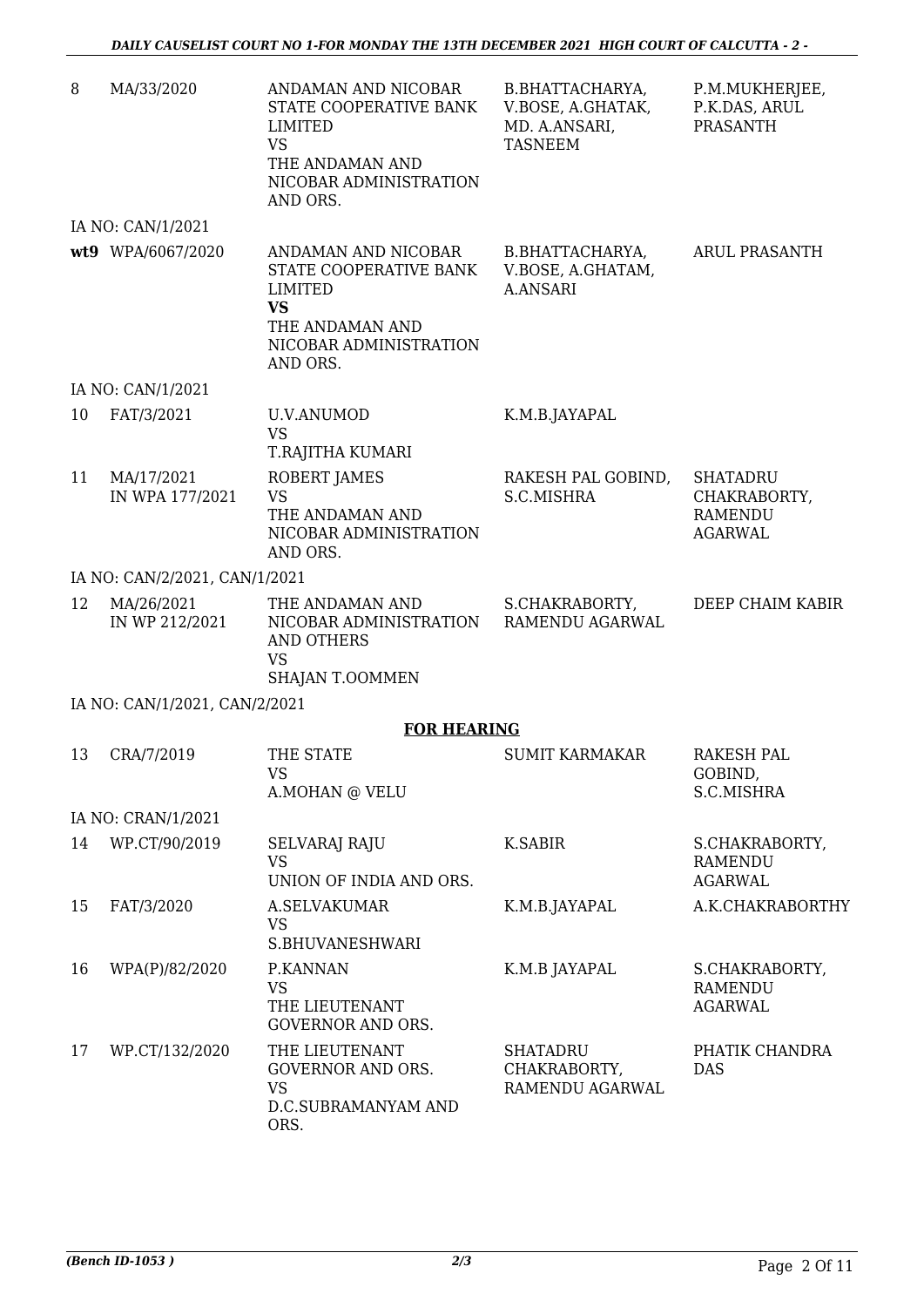| 18 | CRA/226/2020       | GOPAL BAROI @ ABHIR<br><b>BAROI</b><br><b>VS</b><br>THE STATE                    | D.ILANGO          | A.S.ZINU                                                                       |
|----|--------------------|----------------------------------------------------------------------------------|-------------------|--------------------------------------------------------------------------------|
|    | IA NO: CRAN/1/2021 |                                                                                  |                   |                                                                                |
| 19 | FAT/1/2021         | RAM CHANDER<br>VS<br>ANANTA                                                      | <b>ANJILI NAG</b> | KMB JAYAPAL                                                                    |
| 20 | MA/5/2021          | THESLEEMA M.K.<br>VS<br>ANDAMAN AND NICOBAR<br><b>ADMINISTRATION AND</b><br>ORS. | N.A.KHAN          | <b>SHATADRU</b><br>CHAKRABORTY,<br><b>RAMENDU</b><br>AGARWAL,<br>K.M.B.JAYAPAL |
|    | IA NO: CAN/1/2021  |                                                                                  |                   |                                                                                |
| 21 | CRA/12/2021        | RAM SEVAK LOHAR<br>VS<br>STATE                                                   | DEEP CHAIM KABIR  | A.S.ZINU                                                                       |

IA NO: CRAN/1/2021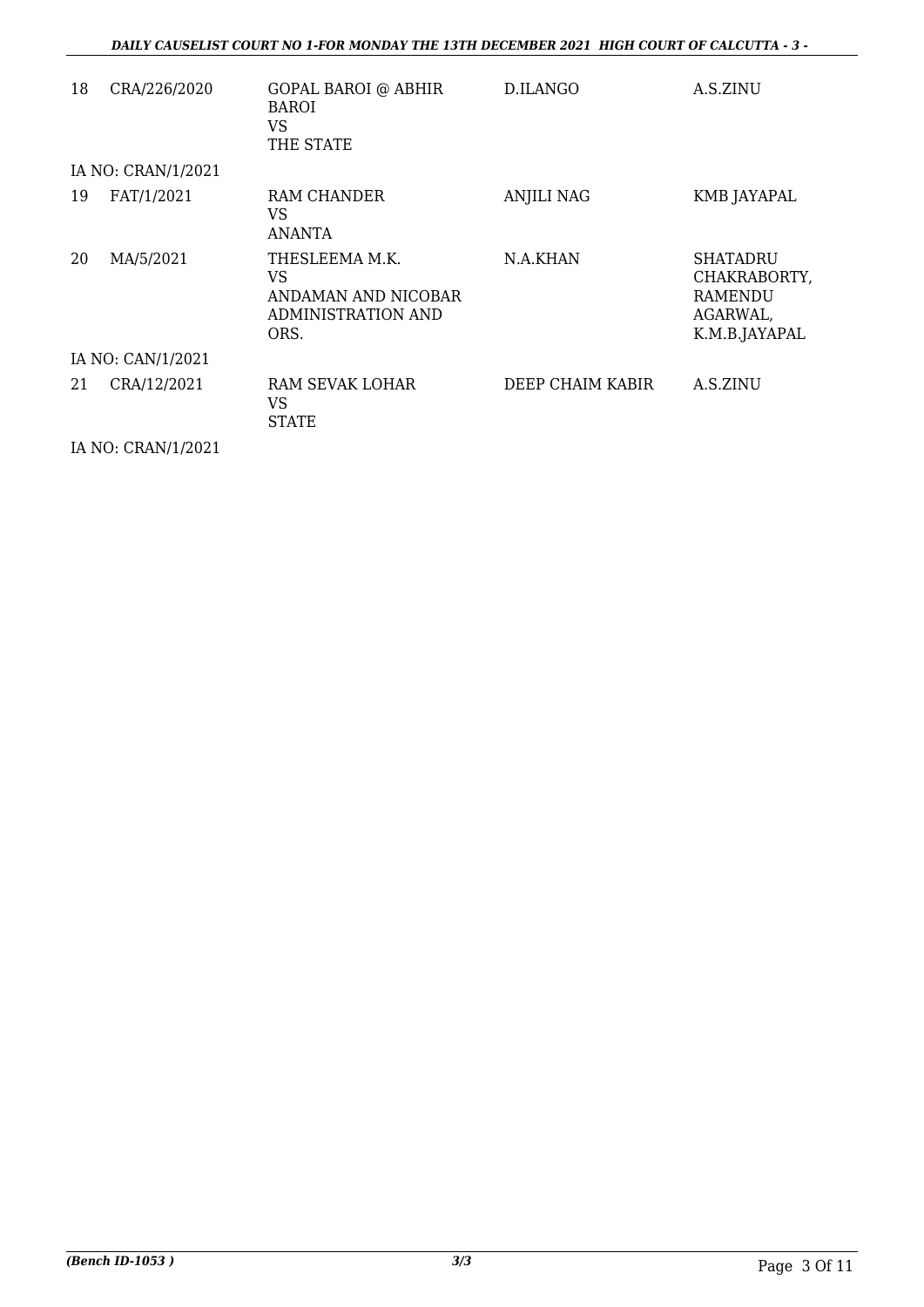

# Calcutta High Court

**In The Circuit Bench at Port Blair**

#### **Appellate Side**

**DAILY CAUSELIST For Monday The 13th December 2021**

#### **COURT NO. 1**

#### **SINGLE BENCH (SB) AT 10:30 AM**

**HON'BLE JUSTICE DEBANGSU BASAK**

#### **(SINGLE BENCH WILL SIT AFTER COMPLETION OF DIVISION BENCH)**

|              | <b>MOTION</b>     |                                                                                                |                                     |                    |  |  |
|--------------|-------------------|------------------------------------------------------------------------------------------------|-------------------------------------|--------------------|--|--|
| $\mathbf{1}$ | CO/15/2021        | SMTI SARALA BAIDYA<br><b>VS</b><br><b>SAKTHI VEL</b>                                           | <b>ARUL PRASANTH</b>                | K.M.B.JAYAPAL      |  |  |
| 2            | CO/16/2021        | <b>SULMANI</b><br><b>VS</b><br><b>JOHNRAJ</b>                                                  | <b>GOPALA BINNU</b><br><b>KUMAR</b> |                    |  |  |
| 3            | WPA/255/2021      | KALPANA GOLDER<br><b>VS</b><br>THE ANDAMAN AND<br>NICOBAR ADMINISTRATION<br><b>AND OTHERS</b>  | <b>GOPALA BINNU</b><br><b>KUMAR</b> | RAMENDU<br>AGARWAL |  |  |
| 4            | WPA/280/2021      | <b>ISWAR MONDAL AND</b><br><b>OTHERS</b><br><b>VS</b><br>THE LT. GOVERNOR AND<br><b>OTHERS</b> | MD. TABRAIZ                         |                    |  |  |
| 5            | WPA/296/2021      | <b>SHYAM DAS</b><br><b>VS</b><br>THE DEPUTY<br><b>COMMISSIONER AND</b><br><b>OTHERS</b>        | A.S.ZINU                            |                    |  |  |
| 6            | WPA/299/2021      | <b>V.CHANDRAN</b><br><b>VS</b><br>THE LIEUTENANT<br><b>GOVERNOR AND ORS.</b>                   | <b>GOPALA BINNU</b><br><b>KUMAR</b> |                    |  |  |
|              | <b>FOR ORDERS</b> |                                                                                                |                                     |                    |  |  |
| 7            | SAT/10/2020       | <b>ANANTA</b><br><b>VS</b><br>RAMACHANDER AND ANR.                                             | K.M.B.JAYAPAL                       | <b>ANJILI NAG</b>  |  |  |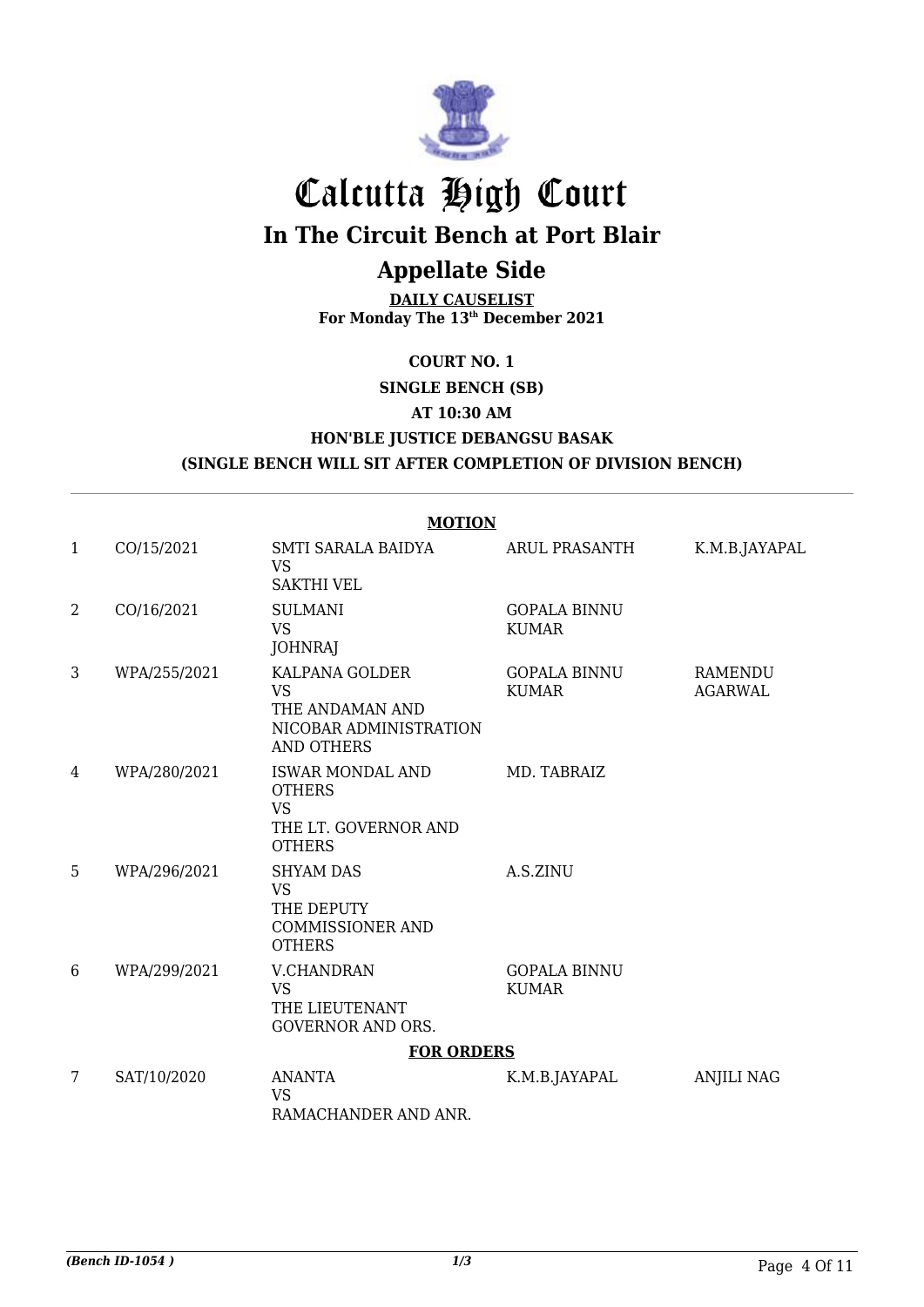| 8  | SAT/2/2021         | M.RAMESHWARI<br>VS.                                                                        | <b>ANJILI NAG</b>                        |                                                                     |
|----|--------------------|--------------------------------------------------------------------------------------------|------------------------------------------|---------------------------------------------------------------------|
|    |                    | K.KONDAIAH<br><b>APPLICATION</b>                                                           |                                          |                                                                     |
| 9  | FAT/4/2021         | MOHAMMED HANEEFA<br><b>VS</b><br>SARITA SUKUMARI KUJUR<br><b>ALIAS SAFEENA</b>             | ANANDA HALDER                            | <b>ARUL PRASANTH</b>                                                |
|    |                    | <b>FOR HEARING</b>                                                                         |                                          |                                                                     |
| 10 | CRR/1/2017         | THE STATE (CBI)<br><b>VS</b><br>NEWAZESH ALI AND ORS.                                      | RAKESH PAL GOBIND                        | <b>ARUL PRASANTH</b>                                                |
|    | IA NO: CRAN/1/2021 |                                                                                            |                                          |                                                                     |
|    | wt11 CRR/17/2018   | THE STATE (CBI)<br><b>VS</b><br>MAN MOHAN SINGH                                            | RAKESH PAL GOBIND                        | MOHD. TABRAIZ                                                       |
|    | wt12 CRR/18/2018   | THE STATE (CBI)<br><b>VS</b><br>PUSHPA RAJU                                                | RAKESH PAL GOBIND                        | <b>GOPALA BINNU</b><br><b>KUMAR</b>                                 |
|    | wt13 CRR/19/2018   | THE STATE (CBI)<br><b>VS</b><br>THOMAS HERENZ AND<br>ORS.                                  | RAKESH PAL GOBIND                        | K.M.B.JAYAPAL                                                       |
| 14 | SA/4/2019          | JAI NARAYAN SINGH<br><b>VS</b><br>BADRUDDIN AND ORS.                                       | K.M.B.JAYAPAL                            | N.A.KHAN                                                            |
| 15 | CRR/28/2019        | K.D.UNNITHAN<br><b>VS</b><br>THE STATE                                                     | <b>ANIL KUMAR</b><br><b>CHAKRABORTHY</b> | <b>SHATADRU</b><br>CHAKRABORTY,<br><b>RAMENDU</b><br><b>AGARWAL</b> |
| 16 | WPA/101/2019       | M/S ANDAMAN BUBBLES<br>AND ORS.<br><b>VS</b><br>THE LIEUTENANT<br><b>GOVERNOR AND ORS.</b> | <b>ANJILI NAG</b>                        | <b>SHATADRU</b><br><b>CHAKRABORTY</b>                               |
| 17 | WPA/219/2019       | SMTI. JAI LAKSHMI<br><b>VS</b><br>THE ANDAMAN AND<br>NICOBAR ADMINISTRATION<br>AND ORS.    | G. MINI AND<br>K.M.B.JAYAPAL             |                                                                     |
| 18 | WPA/246/2019       | A.SUNDAR<br><b>VS</b><br>THE HONBLE LIEUTENANT<br><b>GOVERNOR AND ORS.</b>                 | <b>GOPALA BINNU</b><br><b>KUMAR</b>      | M.P.KAMARAJ                                                         |
| 19 | WPA/248/2019       | A.SUNDAR<br><b>VS</b><br>THE HONBLE LIEUTENANT<br><b>GOVERNOR AND ORS.</b>                 | <b>GOPALA BINNU</b><br><b>KUMAR</b>      | M.P.KAMARAJ                                                         |
| 20 | WPA/263/2019       | KUMAR HARSHAVARDHAN<br><b>VS</b><br>THE UNION OF INDIA AND<br>ORS.                         | KMB JAYAPAL                              | <b>TASNEEM</b>                                                      |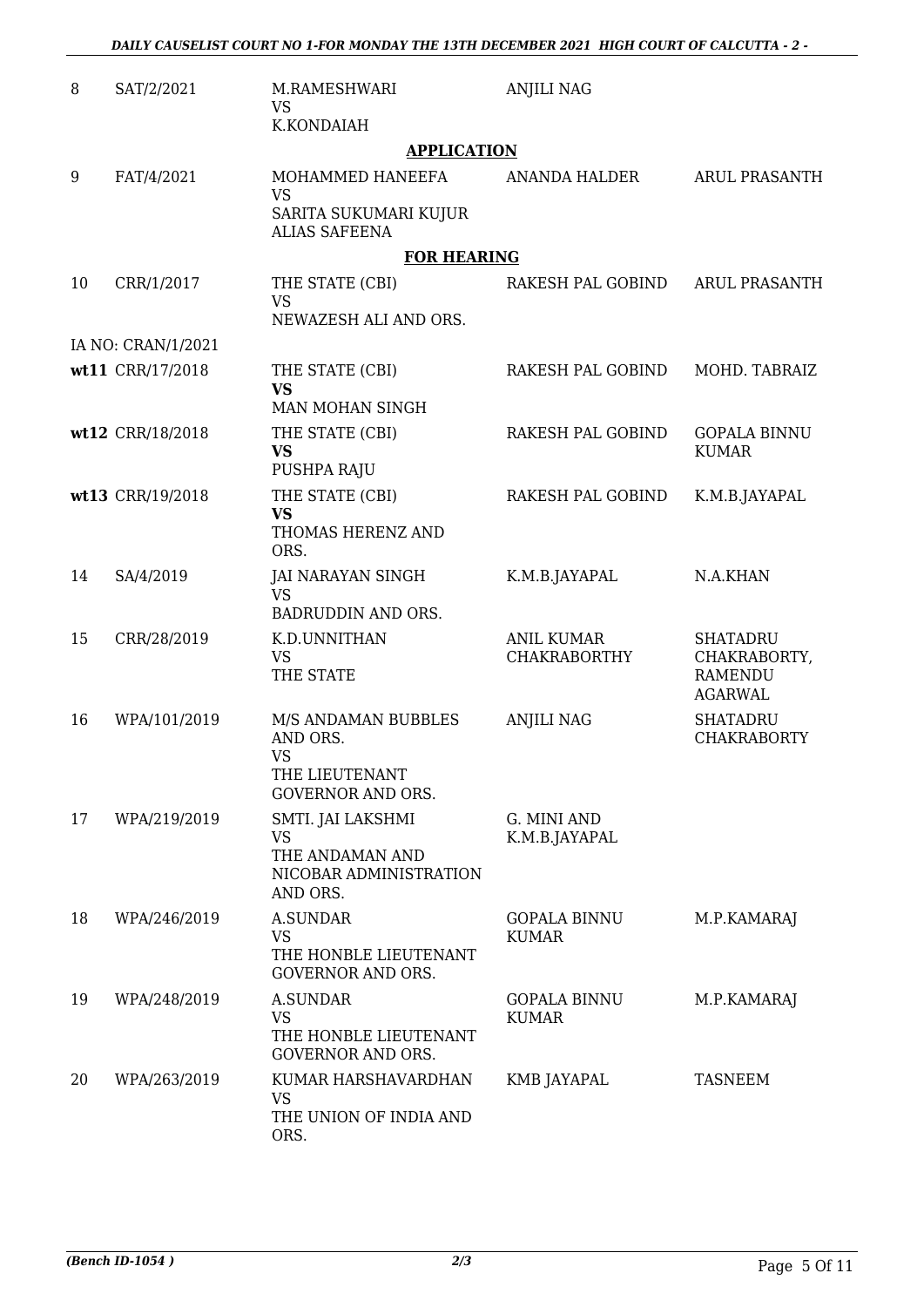#### *DAILY CAUSELIST COURT NO 1-FOR MONDAY THE 13TH DECEMBER 2021 HIGH COURT OF CALCUTTA - 3 -*

| 21 | WPA/288/2019                  | SHRI. SHAJAN T. OOMMEN<br><b>VS</b><br>ANDAMAN AND NICOBAR<br>ADMINISTRATION AND<br>ORS.                                       | DEEP CHAIM KABIR,<br>S. AJITH PRASAD    | <b>SHATADRU</b><br><b>CHAKRABORTY</b>                               |
|----|-------------------------------|--------------------------------------------------------------------------------------------------------------------------------|-----------------------------------------|---------------------------------------------------------------------|
| 22 | CRA/1/2020                    | SAROJIT KULLU<br><b>VS</b><br>THE STATE                                                                                        | D.ILANGO                                | M.P.KAMARAJ                                                         |
| 23 | WPA/54/2020                   | <b>KISHEN RAM</b><br><b>VS</b><br>THE LIEUTENANT<br><b>GOVERNOR AND ORS.</b>                                                   | G. MINI AND K.M.B.<br><b>JAYAPAL</b>    |                                                                     |
| 24 | WPA/100/2020                  | DEV DASS @ DIVA DAS AND<br>ANR.<br><b>VS</b><br>THE ARBITRATOR AND ORS.                                                        | ANJILI NAG, SHIPRA<br>MANDAL, R.PRADEEP | ARUL PRASANTH,<br><b>LOKESH CHEZIAN</b>                             |
|    | wt25 WPA/101/2020             | DEVA DASS @ DIVA DAS<br>AND ANR.<br><b>VS</b><br>THE ARBITRATOR,<br>REGISTRAR COOPERATIVE<br>SOCIETIES AND ORS.                | ANJILI NAG, SHIPRA<br>MANDAL, R.PRADEEP | ARUL PRASANTH,<br><b>LOKESH CHEZIAN</b>                             |
| 26 | WPA/149/2020                  | M/S T.T. TRADING<br>COMPANY AND ANR.<br><b>VS</b><br>THE ANDAMAN AND<br>NICOBAR ADMINISTRATION<br>AND ORS.                     | ANJILI NAG, SHIPRA<br><b>MANDAL</b>     | <b>ARUL PRASANTH</b>                                                |
| 27 | WPA/184/2021                  | <b>SAKTHI SHIPPING</b><br><b>LOGISTICS PRIVATE</b><br><b>LIMITED</b><br><b>VS</b><br>THE HON'BLE LIEUTENANT<br><b>GOVERNOR</b> | <b>GOPALA BINNU</b><br><b>KUMAR</b>     | <b>SHATADRU</b><br>CHAKRABORTY,<br><b>RAMENDU</b><br><b>AGARWAL</b> |
|    | IA NO: CAN/2/2021, CAN/3/2021 |                                                                                                                                |                                         |                                                                     |
| 28 | WPA/186/2021                  | <b>ESWAR RAO</b><br>VS<br>ANDAMAN AND NICOBAR<br>STATE COOPERATIVE BANK                                                        | MOHD. TABRAIZ                           | <b>LOKESH CHEZIAN</b>                                               |

IA NO: CAN/1/2021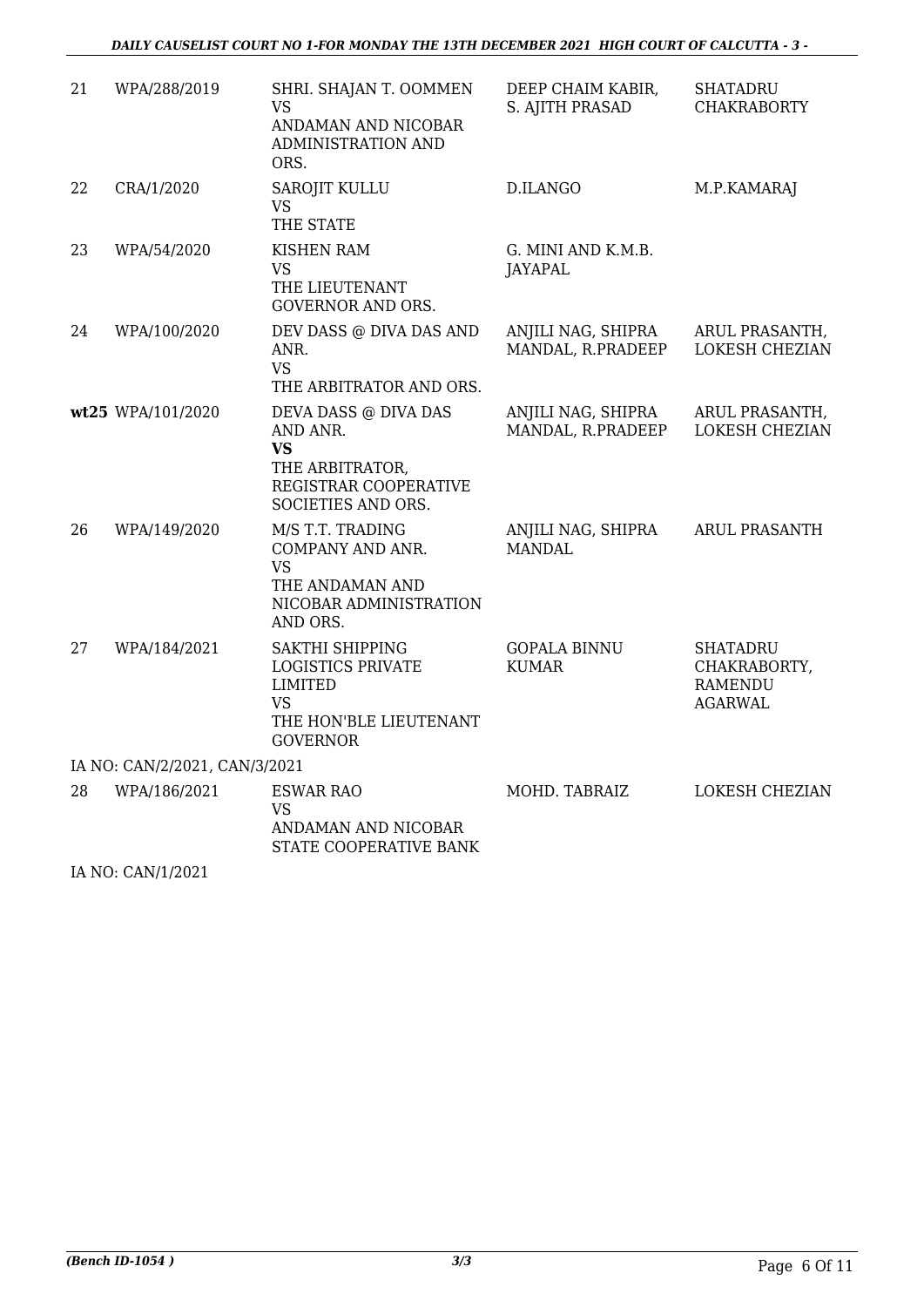

## Calcutta High Court **In The Circuit Bench at Port Blair**

#### **Appellate Side**

**DAILY CAUSELIST For Monday The 13th December 2021**

#### **COURT NO. 2 SINGLE BENCH (SB) AT 10:30 AM**

#### **HON'BLE JUSTICE JAY SENGUPTA (SINGLE BENCH WILL SIT AFTER COMPLETION OF DIVISION BENCH)**

|              | <b>MOTION</b>      |                                                                                                      |                                     |                                    |  |
|--------------|--------------------|------------------------------------------------------------------------------------------------------|-------------------------------------|------------------------------------|--|
| $\mathbf{1}$ | CRR/11/2021        | NITAIBARAL<br><b>VS</b><br><b>SUJATA BARAL</b>                                                       | KAVITA TIWARI RAO                   |                                    |  |
|              | IA NO: CRAN/1/2021 |                                                                                                      |                                     |                                    |  |
| 2            | CRR/15/2021        | SWAPAN KUMAR DUTTA<br><b>VS</b><br>THE STATE                                                         | K.M.B.JAYAPAL,<br>G.MINI            |                                    |  |
| 3            | CO/19/2021         | M/S KRISHNA TRADING<br><b>COMPANY</b><br><b>VS</b><br>N.GURUSWAMY AND ANR.                           | N.A.KHAN                            |                                    |  |
| 4            | CO/23/2021         | THE COLLECTOR LAND<br><b>ACQUISITION (ADM)</b><br><b>VS</b><br>M/S ANDAMAN TIMBER<br>INDUSTRIES LTD. | RAMENDU AGARWAL                     |                                    |  |
| 5            | WPA/127/2021       | <b>R.DILLESWAR RAO</b><br><b>VS</b><br>THE HONBLE LIEUTENANT<br><b>GOVERNOR AND ORS.</b>             | <b>S.GLORIA MARY</b>                | <b>ARUL PRASANTH</b>               |  |
| 6            | WPA/157/2021       | P. ACHAMMA<br><b>VS</b><br>THE ANDAMAN AND<br>NICOBAR ADMINISTRATION<br>AND ANR.                     | K.M.B. JAYAPAL                      | <b>AJAY KUMAR</b><br><b>MANDAL</b> |  |
| 7            | WPA/245/2021       | DR.MANGESH ANANDRAO<br><b>BANKAR</b><br><b>VS</b><br>THE CHAIRMAN, ANIMERS                           | <b>GOPALA BINNU</b><br><b>KUMAR</b> |                                    |  |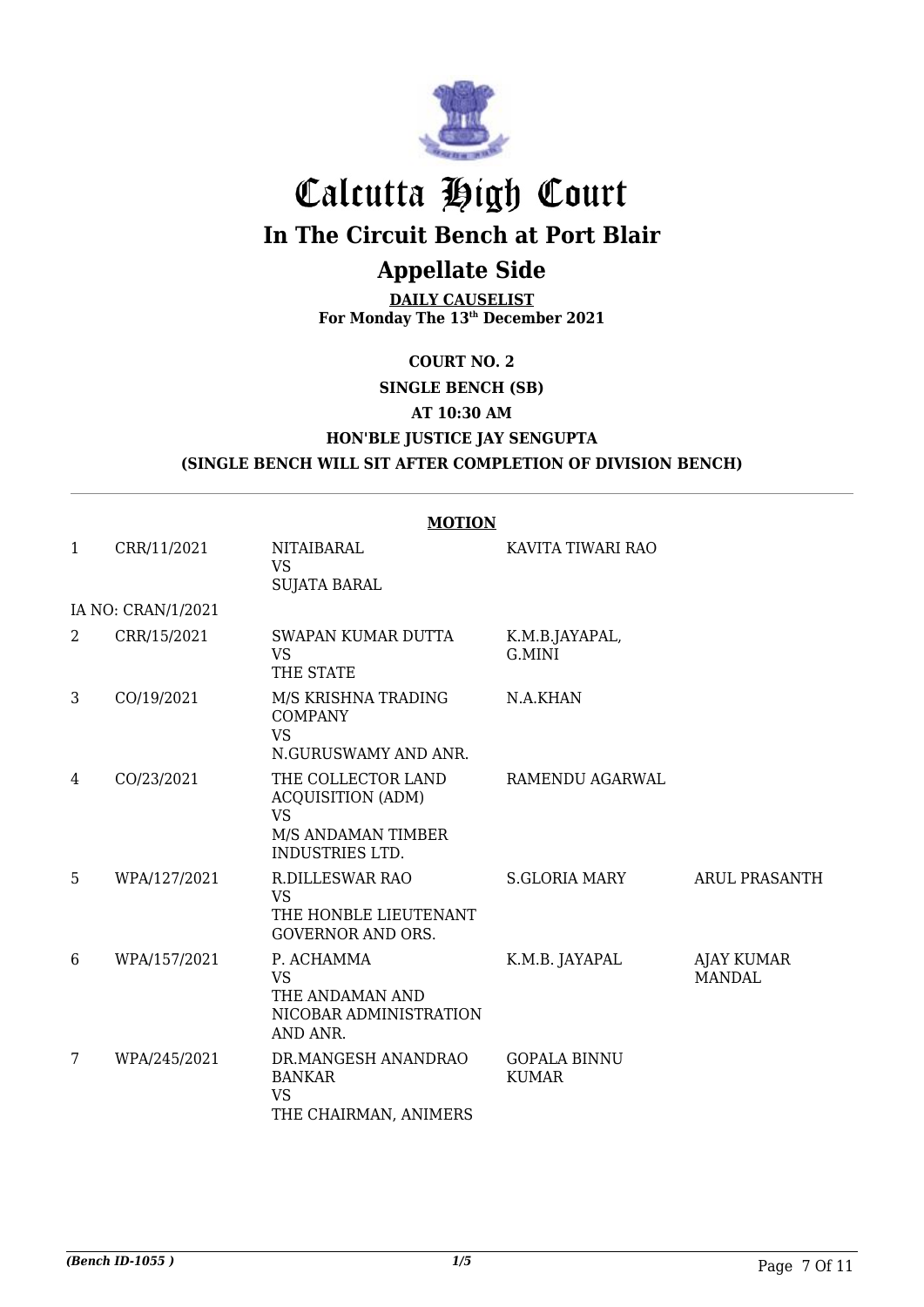| 8  | WPA/282/2021                    | AJIT TIGGA<br><b>VS</b>                                                                        | <b>C.KALA DEVI</b>   |                                     |
|----|---------------------------------|------------------------------------------------------------------------------------------------|----------------------|-------------------------------------|
|    |                                 | THE SUPERINTENDING<br><b>ENGINEER AND OTHERS</b>                                               |                      |                                     |
| 9  | WPA/284/2021                    | MRITUNJAY BISWAS<br><b>VS</b>                                                                  | <b>C.KALA DEVI</b>   |                                     |
|    |                                 | THE SUPERINTENDING<br><b>ENGINEEER AND OTHERS</b>                                              |                      |                                     |
| 10 | WPA/286/2021                    | <b>ANITHA</b><br><b>VS</b><br>THE SUPERINTENDING<br><b>ENGINEER AND OTHERS</b>                 | C.KALA DEVI          |                                     |
| 11 | WPA/288/2021                    | NIRANTAR TOPPO<br><b>VS</b><br>THE SUPERINTENDING<br><b>ENGINEER AND OTHERS</b>                | <b>C.KALA DEVI</b>   |                                     |
| 12 | WPA/291/2021                    | K. KANNAN<br><b>VS</b><br>THE ANDAMAN AND<br>NICOBAR ADMINISTRATION<br><b>AND OTHERS</b>       | S. GLORIA MARY       |                                     |
| 13 | WPA/292/2021                    | <b>K.KANNAN</b><br><b>VS</b><br>THE ANDAMAN AND<br>NICOBAR ADMINISTRATION<br><b>AND OTHERS</b> | <b>S.GLORIA MARY</b> |                                     |
| 14 | WPA/294/2021                    | PRAKASH MISTRY<br><b>VS</b><br>THE DEPUTY<br><b>COMMISSIONER AND</b><br><b>OTHERS</b>          | <b>ANANDA HALDER</b> |                                     |
|    |                                 | <b>SPECIAL LEAVE TO APPEAL</b>                                                                 |                      |                                     |
| 15 | CRA/14/2019                     | THE STATE<br><b>VS</b>                                                                         | S.KARMAKAR           | <b>GOPALA BINNU</b><br><b>KUMAR</b> |
|    | wt16 CRMSPL/1/2021              | A.JOSEMON<br>THE STATE<br><b>VS</b><br>A.JOSEMON                                               | S.KARMAKAR           | <b>GOPALA BINNU</b><br><b>KUMAR</b> |
|    |                                 | <b>APPLICATION</b>                                                                             |                      |                                     |
| 17 | FMAT/3/2021                     | <b>AMIYO ROY</b>                                                                               | <b>ANJILI NAG</b>    |                                     |
|    |                                 | <b>VS</b><br>THE DIRECTOR AND<br><b>ANOTHER</b>                                                |                      |                                     |
|    | IA NO: CAN/1/2021               |                                                                                                |                      |                                     |
| 18 | CRA/10/2021                     | THE STATE<br><b>VS</b><br><b>MANOJ PAUL</b>                                                    | RAMENDU AGARWAL      |                                     |
|    | IA NO: CRAN/2/2021, CRAN/1/2021 |                                                                                                |                      |                                     |

#### **CONTEMPT APPLICATION**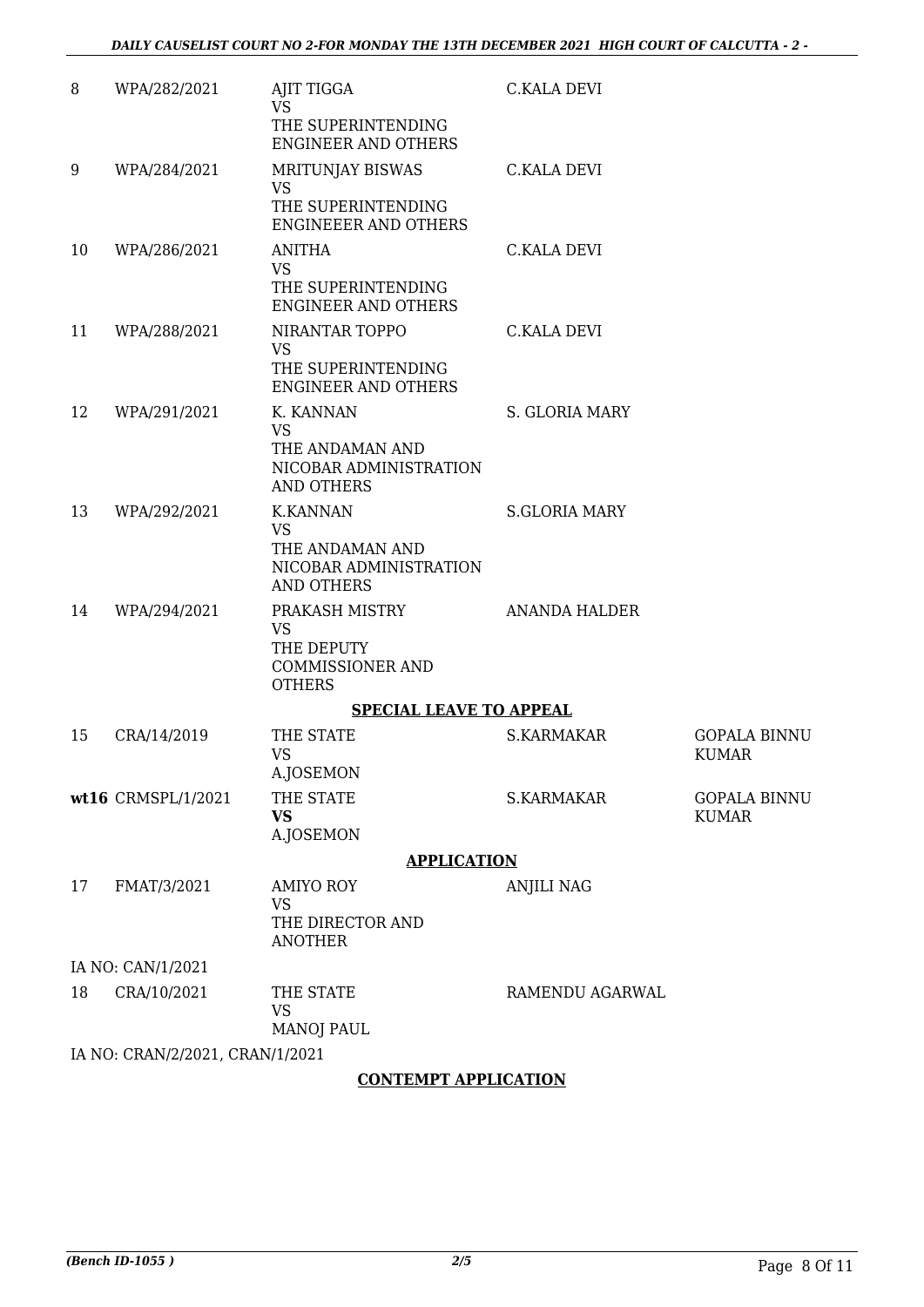| 19 | CPAN/2/2020     | R. RAGHU @ R. RAGU<br>VS                                                                       | <b>SHIPRA MANDAL</b>                  |                                     |
|----|-----------------|------------------------------------------------------------------------------------------------|---------------------------------------|-------------------------------------|
|    |                 | MR. PREM SINGH MEENA<br>AND ANOTHER                                                            |                                       |                                     |
|    |                 | <b>FOR HEARING</b>                                                                             |                                       |                                     |
| 20 | CRA/6/2018      | THE STATE<br><b>VS</b><br><b>SANDIP KUMAR</b>                                                  | <b>SUMIT KARMAKAR</b>                 | <b>GOPALA BINNU</b><br><b>KUMAR</b> |
| 21 | WPA/171/2018    | MULTIPLE AGENCIES<br>PRIVATE LIMITED AND ANR.<br><b>VS</b>                                     | RAKESH PAL GOBIND                     | MOHD. TABRAIZ,<br>LOKESH CHEZIAN    |
|    |                 | <b>ANDAMAN STATE</b><br><b>COOPERATIVE BANK</b><br>LIMITED AND ORS.                            |                                       |                                     |
| 22 | WPA/236/2018    | EXECUTIVE ENGINEER,<br>CONSTRUCTION DIVISION-<br>II, APWD<br><b>VS</b>                         | MOHAMMED<br>TABRAIZ                   | <b>GOPALA BINNU</b><br><b>KUMAR</b> |
|    |                 | S. PRABHAKARAN AND ORS.                                                                        |                                       |                                     |
| 23 | SA/7/2019       | <b>SUKHODA ROY</b><br><b>VS</b>                                                                | AJAY KUMAR<br><b>MANDAL</b>           | K.M.B.JAYAPAL,<br>G.MINI            |
|    |                 | ANWESHA SARKAR AND<br>ANR.                                                                     |                                       |                                     |
| 24 | CRR/31/2019     | SHRI. MOHD ASIF<br><b>VS</b><br>SMTI. MUBASHIRA                                                | MRS. KAVITA TEWARI<br><b>RAO</b>      | MS. BABITA DAS                      |
| 25 | WPA/150/2019    | UTTAM SHIL @ UTTAM<br>SEAL AND ORS.<br><b>VS</b><br>THE LIEUTENANT<br><b>GOVERNOR AND ORS.</b> | <b>ANJILI NAG</b>                     |                                     |
|    | wt26 WPA/3/2019 | SHYNI JOSE                                                                                     | <b>ANJILI NAG</b>                     |                                     |
|    |                 | <b>VS</b><br>THE LIEUTENANT<br>GOVERNOR AND ORS.                                               |                                       |                                     |
|    | wt27 WPA/9/2019 | T. SHANMUGAM<br><b>VS</b><br>THE LIEUTENANT<br><b>GOVERNOR AND ORS.</b>                        | <b>ANJILI NAG</b>                     |                                     |
| 28 | WPA/200/2019    | M/S. NEW BHARAT<br><b>ENGINEERING WORKS</b><br><b>VS</b>                                       | DEEP CHAIM, KABIR,<br>S. AJITH PRASAD | AJAY KUMAR<br><b>MANDAL</b>         |
|    |                 | ANDAMAN AND NICOBAR<br><b>ADMINISTRATION AND</b><br>ORS.                                       |                                       |                                     |
| 29 | WPA/209/2019    | R. KAUSHALYA AND ORS.<br><b>VS</b><br>THE UNION OF INDIA AND<br>ORS.                           | ANJILI NAG, SHIPRA<br><b>MANDAL</b>   | MOHD. TABRAIZ                       |
| 30 | WPA/267/2019    | THE GENERAL MANAGER,<br>ANIIDCO LTD.<br><b>VS</b><br>Y. JOHN AND ORS.                          | ANJILI NAG,<br>R.PRADEEP              | <b>GOPALA BINNU</b><br><b>KUMAR</b> |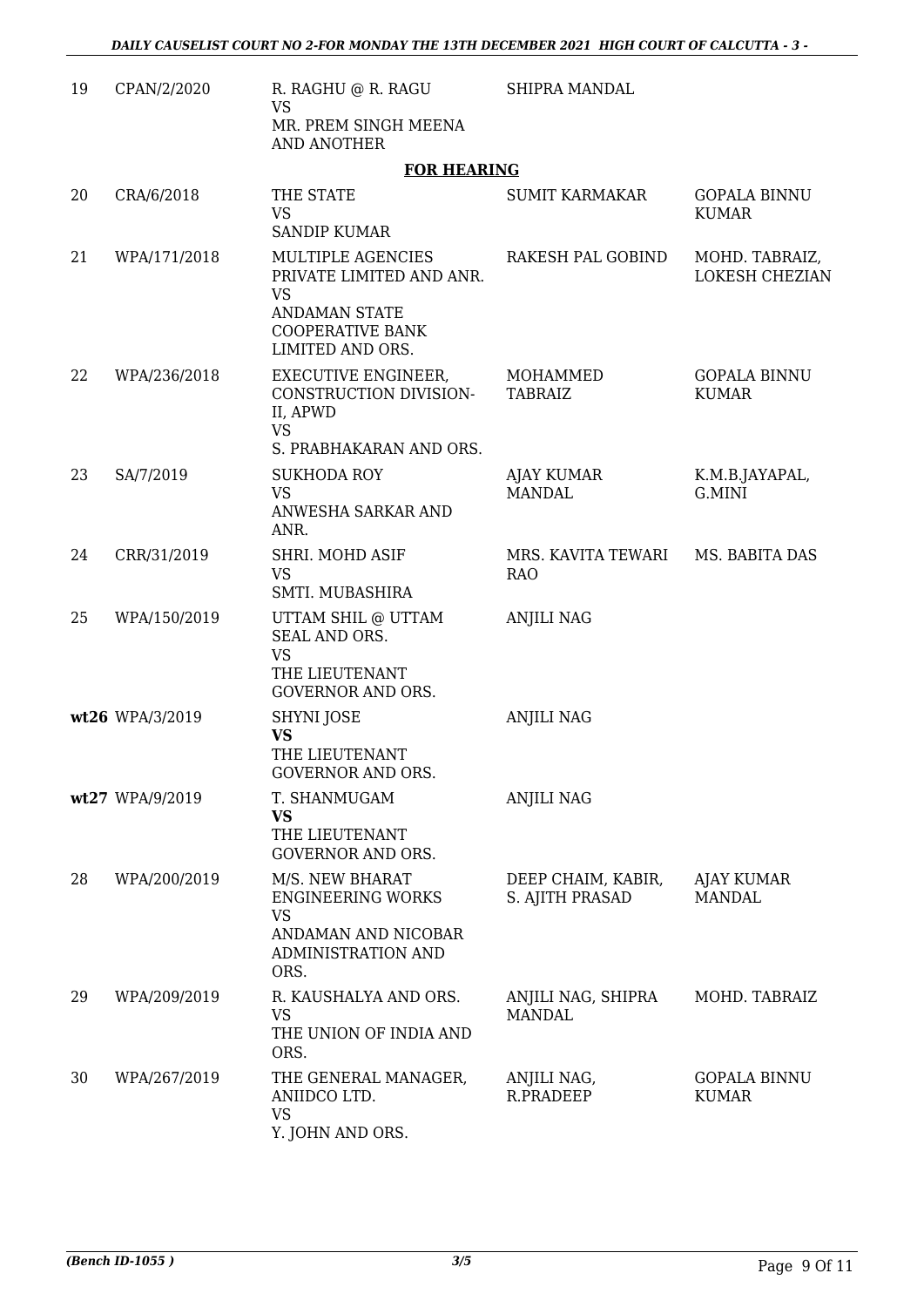| 31 | WPA/329/2019                  | TOURIST WORKERS UNION<br>AND ANR.<br><b>VS</b><br>THE ANDAMAN AND<br>NICOBAR ADMINISTRATION<br>AND ORS.                                           | <b>GOPALA BINNU</b><br><b>KUMAR</b> | V.TIWARI, ANJILI<br><b>NAG</b>       |
|----|-------------------------------|---------------------------------------------------------------------------------------------------------------------------------------------------|-------------------------------------|--------------------------------------|
| 32 | SAT/7/2020                    | KALAIARASAN AND ORS.<br>VS<br>ASIF ALI AND ORS.                                                                                                   | <b>ANJILI NAG</b>                   | KMB JAYAPAL                          |
| 33 | WPA/34/2020                   | SMTI. REBA MONDAL<br><b>VS</b><br>THE UNION OF INDIA AND<br>ORS.                                                                                  | <b>ANANDA HALDER</b>                |                                      |
| 34 | WPA/61/2020                   | THE ANDAMAN AND<br><b>NICOBAR</b><br>ADMINISTRATION,<br><b>VS</b><br>PONDICHERRY UNIVERSITY                                                       | MAHESHWAR LALL,<br>S.SAMANTA        | RAJINDER SINGH,<br><b>TULSI LALL</b> |
|    | IA NO: CAN/1/2021, CAN/2/2021 |                                                                                                                                                   |                                     |                                      |
| 35 | WPA/90/2020                   | S. SHANMUGANATHAN<br><b>VS</b><br>ANDAMAN NICOBAR<br><b>ISLANDS INTEGRATED</b><br>DEVELOPMENT<br><b>CORPORATION LIMITED</b><br>(ANIIDCO) AND ANR. | GOPALA BINU KUMAR                   | <b>ANJILI NAG</b>                    |
| 36 | WPA/105/2020                  | PREM KISHEN<br><b>VS</b><br>THE ANDAMAN AND<br>NICOBAR ADMINISTRATION<br>AND ORS.                                                                 | K.M.B.JAYAPAL,<br>G.MINI            |                                      |
|    | wt37 WPA/103/2020             | <b>HARISH KISHEN</b><br><b>VS</b><br>THE ANDAMAN AND<br>NICOBAR ADMINISTRATION<br>AND ORS.                                                        | K.M.B.JAYAPAL,<br>G.MINI            |                                      |
|    | wt38 WPA/104/2020             | RAM KISHEN<br><b>VS</b><br>THE ANDAMAN AND<br>NICOBAR ADMINISTRATION<br>AND ORS.                                                                  | K.M.B.JAYAPAL,<br>G.MINI            |                                      |
|    | wt39 WPA/106/2020             | PERNITA DEVI<br><b>VS</b><br>THE ANDAMAN AND<br>NICOBAR ADMINISTRATION<br>AND ORS.                                                                | K.M.B.JAYAPAL,<br>G.MINI            |                                      |
|    | wt40 WPA/110/2020             | <b>KHATHIJA</b><br><b>VS</b><br>THE UNION OF INDIA AND<br>ORS.                                                                                    | K.M.B.JAYAPAL                       |                                      |
|    | wt41 WPA/70/2021              | HAR JEEVAN RAM<br>VS<br>THE LIEUTENANT<br><b>GOVERNOR AND ORS.</b>                                                                                | K.M.B.JAYAPAL                       | K.M.B.JAYAPAL                        |